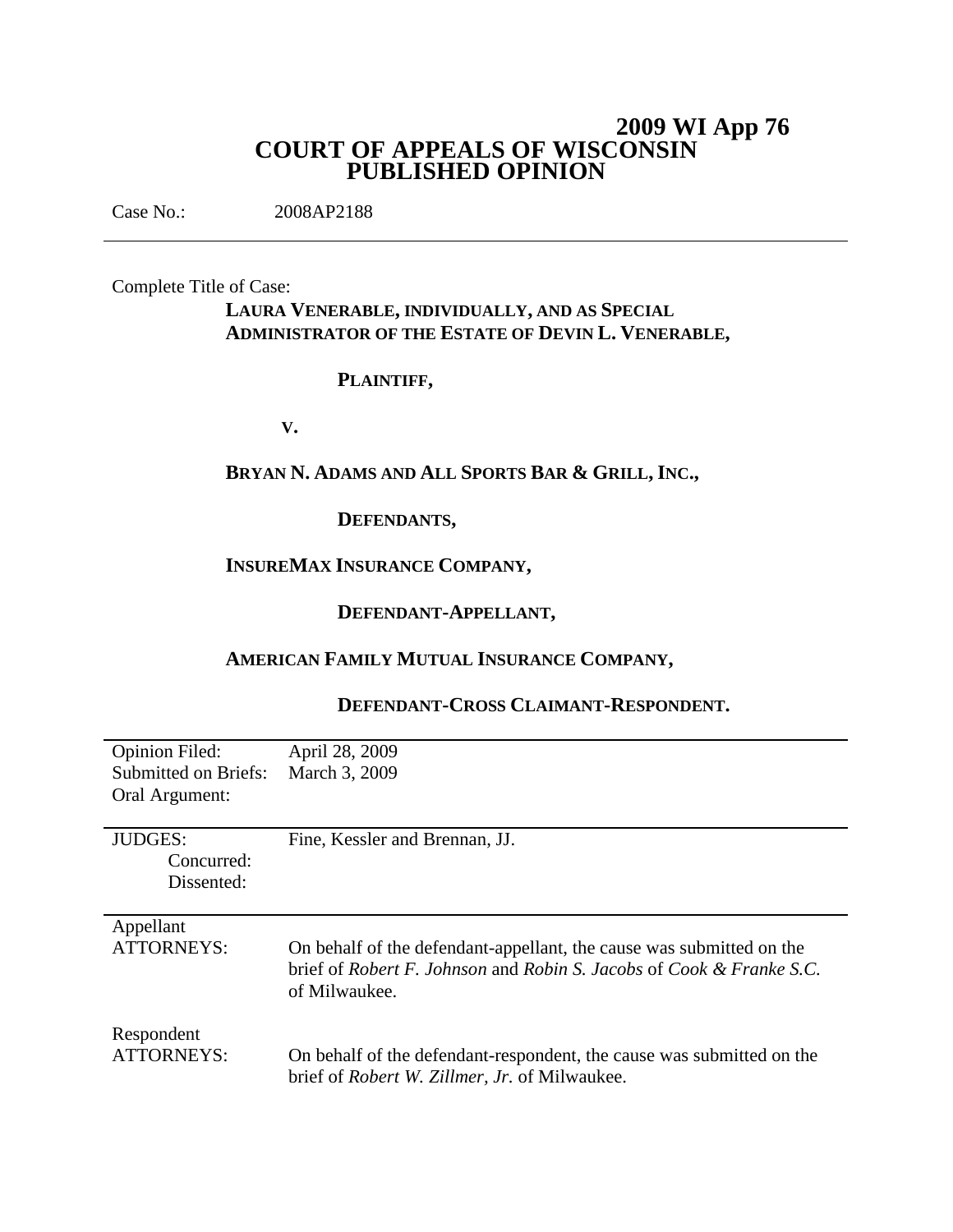# **2009 WI App 76**

# **COURT OF APPEALS DECISION DATED AND FILED**

## **April 28, 2009**

**David R. Schanker Clerk of Court of Appeals**

## **NOTICE**

**This opinion is subject to further editing. If published, the official version will appear in the bound volume of the Official Reports.**

**A party may file with the Supreme Court a petition to review an adverse decision by the Court of Appeals.** *See* **WIS. STAT. § 808.10 and RULE 809.62.**

**Appeal No. 2008AP2188**

## **STATE OF WISCONSIN IN COURT OF APPEALS**

### **Cir. Ct. No. 2007CV9470**

## **LAURA VENERABLE, INDIVIDUALLY, AND AS SPECIAL ADMINISTRATOR OF THE ESTATE OF DEVIN L. VENERABLE,**

## **PLAINTIFF,**

### **V.**

**BRYAN N. ADAMS AND ALL SPORTS BAR & GRILL, INC.,**

**DEFENDANTS,**

**INSUREMAX INSURANCE COMPANY,**

**DEFENDANT-APPELLANT,**

**AMERICAN FAMILY MUTUAL INSURANCE COMPANY,**

**DEFENDANT-CROSS CLAIMANT-RESPONDENT.**

APPEAL from an order of the circuit court for Milwaukee County:

DAVID A. HANSHER, Judge. *Reversed and cause remanded with directions*.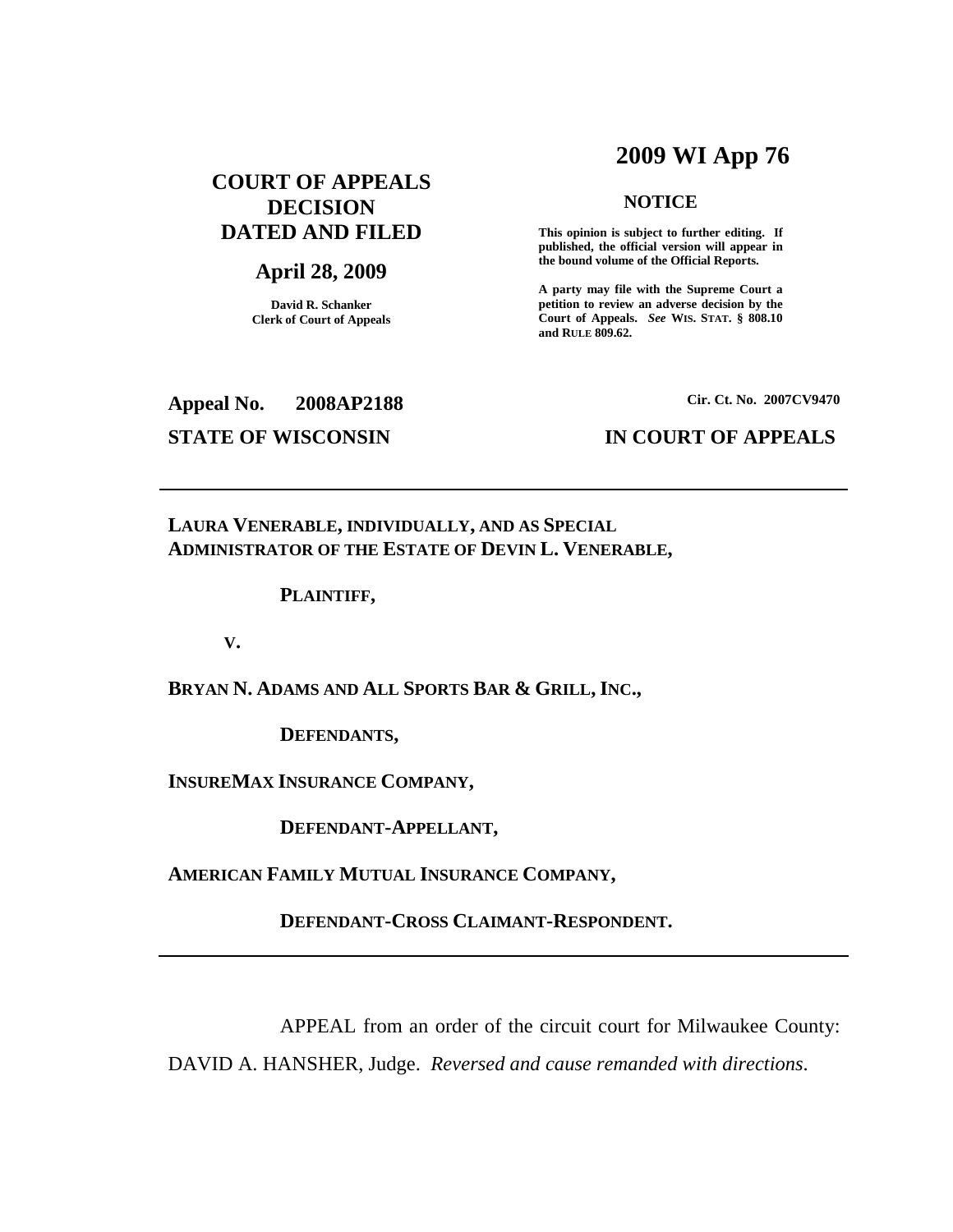Before Fine, Kessler and Brennan, JJ.

¶1 BRENNAN, J. InsureMax Insurance Company appeals from an order reserving its right to appeal from the trial court's denial of its motion seeking summary judgment on coverage. InsureMax contends the trial court should have ruled that its policy did not provide coverage because the "deemed permission" rule set forth in *Arps v. Seelow*, 163 Wis. 2d 645, 472 N.W.2d 542 (Ct. App. 1991), does not apply to the facts of this case, and because the car, as it was being used when the accident occurred here, does not qualify as an insured car under InsureMax's insurance policy. Because InsureMax's policy did not provide coverage for the car under the specific circumstances in this case, we reverse the order and direct the trial court to grant judgment to InsureMax.

## **BACKGROUND**

¶2 InsureMax provided a personal automobile insurance policy to John Q. Adams, Jr., for the policy period November 8, 2006 to May 8, 2007. The policy insured John's 1990 Buick Regal, which he used for transportation to and from work. On March 6, 2007, John rented a Mercury Grand Marquis from Dollar Rent-A-Car for about two weeks. He needed the vehicle during this time because his son, Bryan Adams, a member of the United States Army stationed in Hawaii, was coming home to get married. While Bryan was home, John would use the rental car to drive back and forth to work and leave the Buick Regal for his wife to use while Bryan was home. It is undisputed that John did not rent the Mercury for Bryan to use. John is the only listed and authorized driver on the rental agreement and Bryan's driver's license had been suspended. John did not want Bryan driving until he got his license reinstated.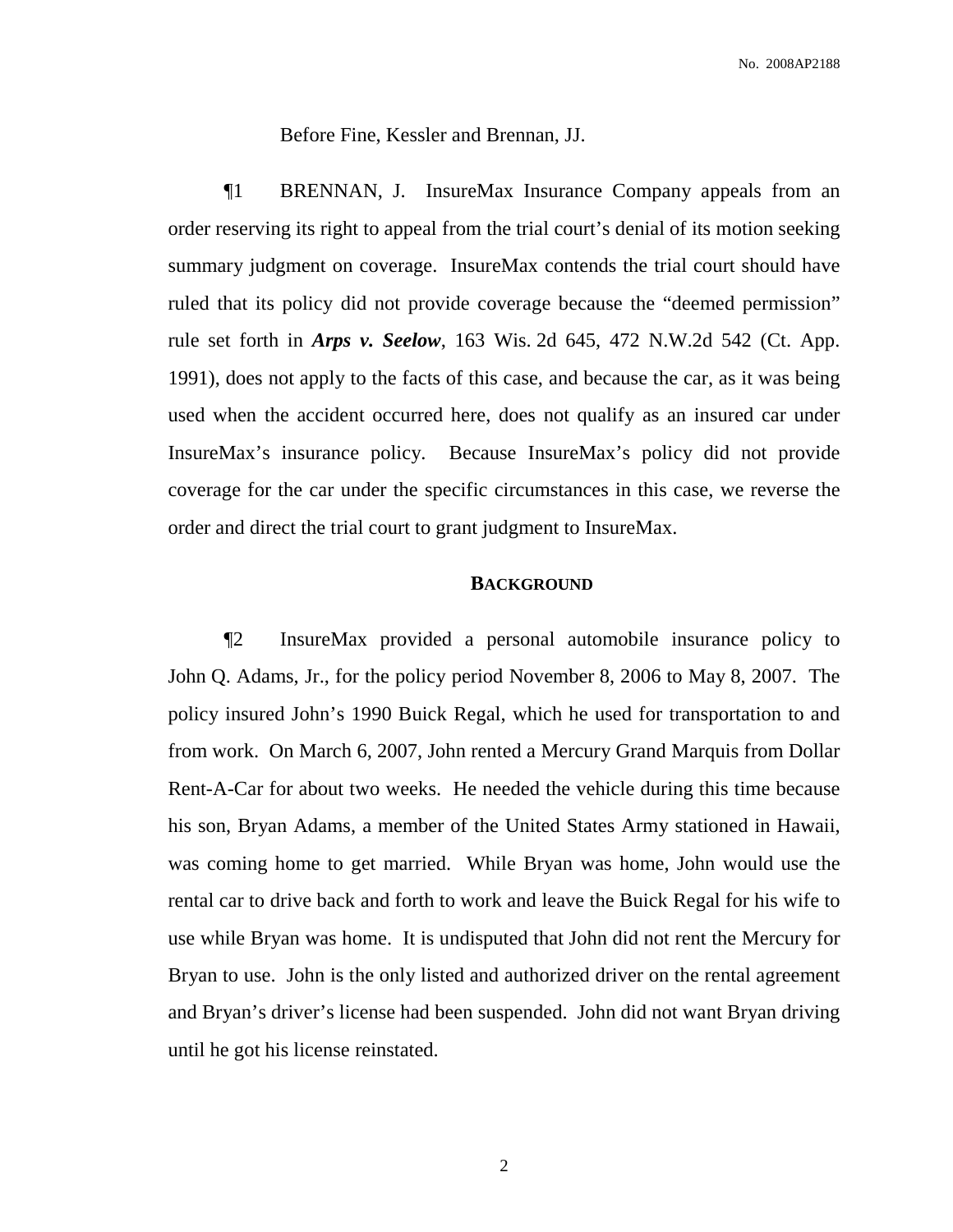¶3 On March 6, 2007, John picked Bryan up at the airport and brought him home. On March 7, 2007, John drove the Mercury to work. When John returned home, he spoke briefly to Bryan, and went to bed. After John was asleep, Bryan took the Mercury and went out with some friends. Bryan did not ask John for permission to drive the Mercury and John was not aware that Bryan was using the Mercury that night. At approximately 1:00 a.m. on March 8, 2007, Bryan lost control of the rental vehicle and crashed into a building. The crash killed one passenger, Devin L. Venerable, who was ejected from the front passenger seat, and injured the two others who were sitting in the back seat.

¶4 Devin and his mother, Loretta Venerable, carried personal automobile insurance through American Family Mutual Insurance Company. Loretta filed suit individually, and on behalf of Devin's estate, against Bryan, InsureMax and American Family. American Family paid its underinsured policy limit of \$100,000 to the Estate of Devin Venerable. The Estate then assigned its claims against Bryan and InsureMax to American Family. American Family sought contribution from InsureMax, alleging the insurance policy it issued to John also covered Bryan while he was driving the rental car at the time of the accident.

¶5 InsureMax filed a motion seeking summary judgment, asserting that Bryan was not an insured person and that the rental car involved in the accident did not qualify as an insured vehicle under its policy. American Family opposed the motion, arguing that Bryan was a relative and an adult resident of John's home and therefore, was an insured person under the InsureMax policy who, pursuant to *Arps*, could give himself permission to use the rental car.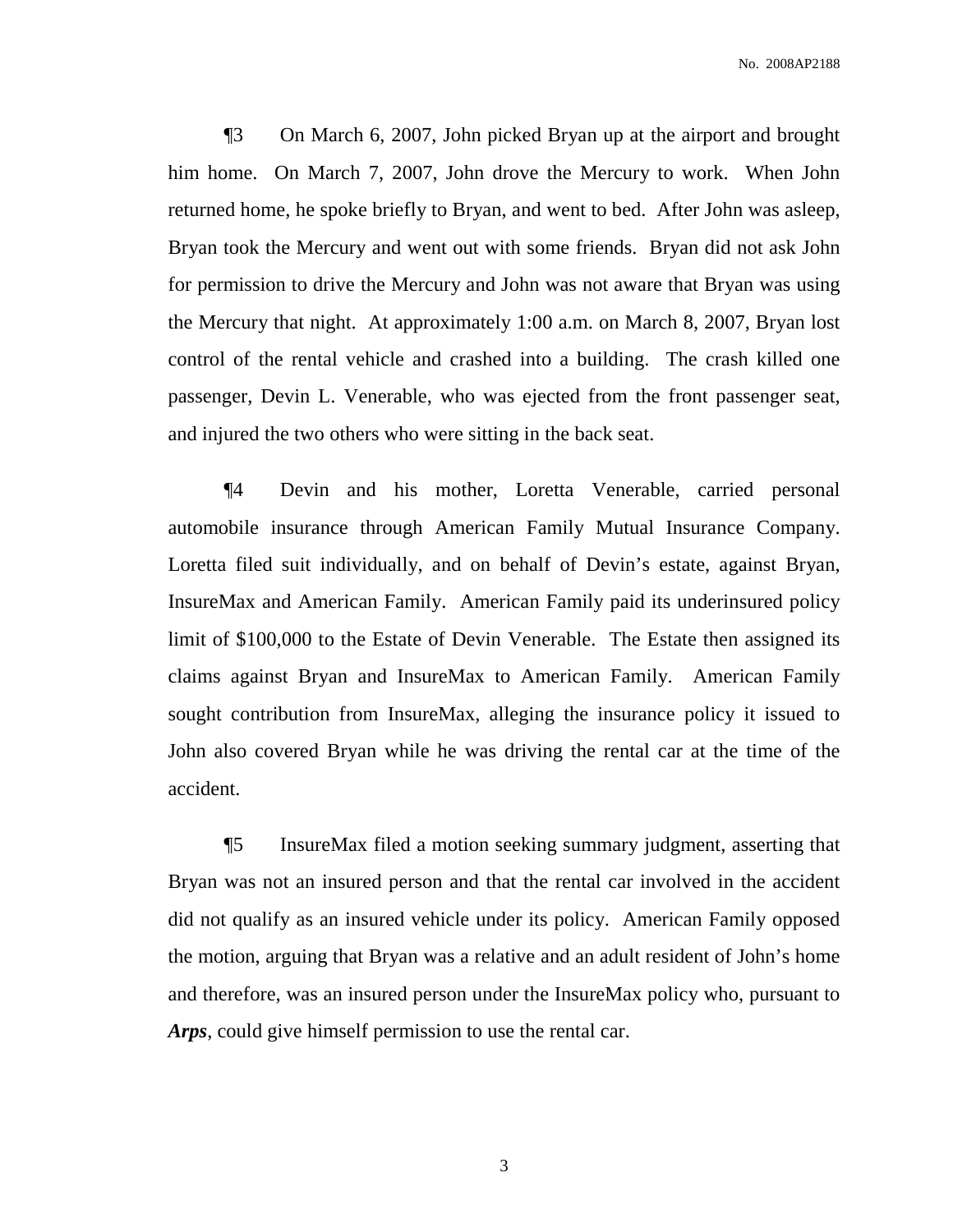¶6 The trial court conducted a hearing on the motion on May 19, 2008. At the conclusion of the hearing, the trial court held that Bryan was a member of John's household and an insured person under the policy. The trial court reasoned that based on *Arps*, as an adult resident of John's household, Bryan could give himself permission to use the rental car. On this basis, the trial court denied InsureMax's motion seeking summary judgment. The trial court did not specifically rule on whether the rental vehicle constituted an insured vehicle under the policy. It found that it did not need to reach that issue. The trial court entered an order ruling that the InsureMax policy provided insurance coverage to Bryan for the March 8, 2007 accident. On August 29, 2008, the parties entered into a stipulation and order dismissing the case, reserving InsureMax's right to appeal the summary judgment decision, and granting judgment to American Family against InsureMax for the amount of the policy limits under InsureMax's policy. InsureMax now appeals.

### **DISCUSSION**

## **I. Standard of Review**

¶7 The challenged ruling in this case arises following the trial court's decision on a summary judgment motion. Our review in cases on appeal from summary judgment is well-known. We review orders for summary judgments independently, employing the same methodology as the trial court. *See Green Spring Farms v. Kersten*, 136 Wis. 2d 304, 315, 401 N.W.2d 816 (1987). We shall affirm the trial court's decision granting summary judgment if the record demonstrates that there is no genuine issue of material fact and the moving party is entitled to judgment as a matter of law. WIS. STAT. § 802.08(2).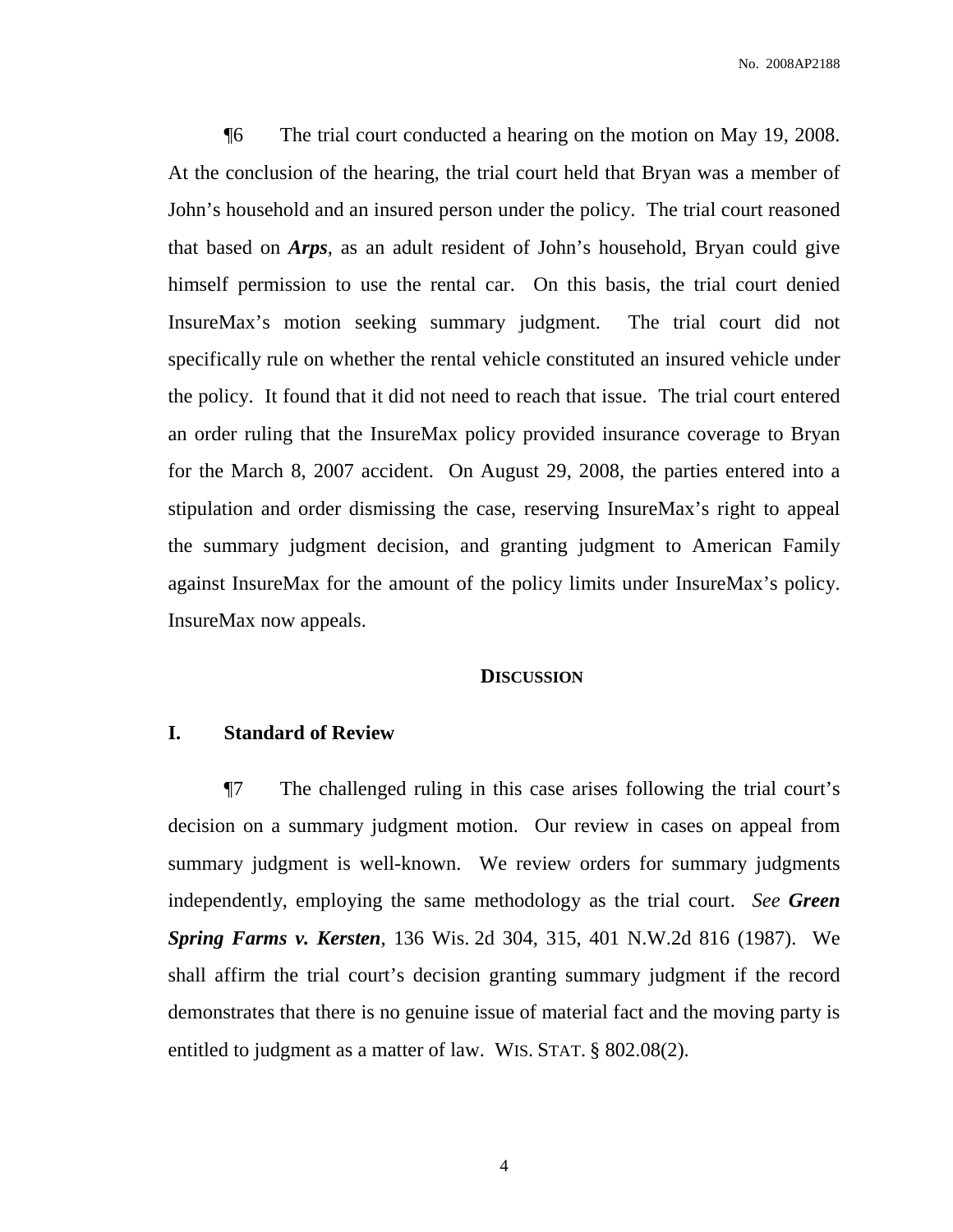¶8 A motion for summary judgment may be used to address issues of insurance policy coverage. *See Calbow v. Midwest Sec. Ins. Co.*, 217 Wis. 2d 675, 679, 579 N.W.2d 264 (Ct. App. 1998). This case involves interpretation of an insurance contract where the facts are undisputed. Such interpretation also calls for our independent review. *See Folkman v. Quamme*, 2003 WI 116, ¶12, 264 Wis. 2d 617, 665 N.W.2d 857. Our primary objective in interpreting the policy is to ascertain and carry out the intent of the parties. *See Peace ex rel. Lerner v. Northwestern Nat'l Ins. Co.*, 228 Wis. 2d 106, 120-21, 596 N.W.2d 429 (1999). The language in the policy is interpreted according to its plain and ordinary meaning as would be understood by a reasonable insured. *Id.* at 121. When interpreting an insurance policy, any ambiguity should be construed against the insurance company; but in the absence of any ambiguity, we must not construe a policy to include coverage not agreed to by the parties. *See Londre by Long v. Continental W. Ins. Co.*, 117 Wis. 2d 54, 57, 343 N.W.2d 128 (Ct. App. 1983). Finally, interpretation of the statute and applying it to an undisputed set of facts also presents a question of law, which we review independently. *See Hometown Bank v. Acuity Ins.*, 2008 WI App 48, ¶7, 308 Wis. 2d 503, 748 N.W.2d 203.

## **II. The Pertinent Policy Language**

¶9 The InsureMax policy provides in pertinent part:

## **COVERAGE A – LIABILITY COVERAGE INSURING AGREEMENT**

**We** will pay damages for **bodily injury** … for which an **insured person** is legally liable because of the ownership or use of **your insured car** or a **non-owned car** .…

….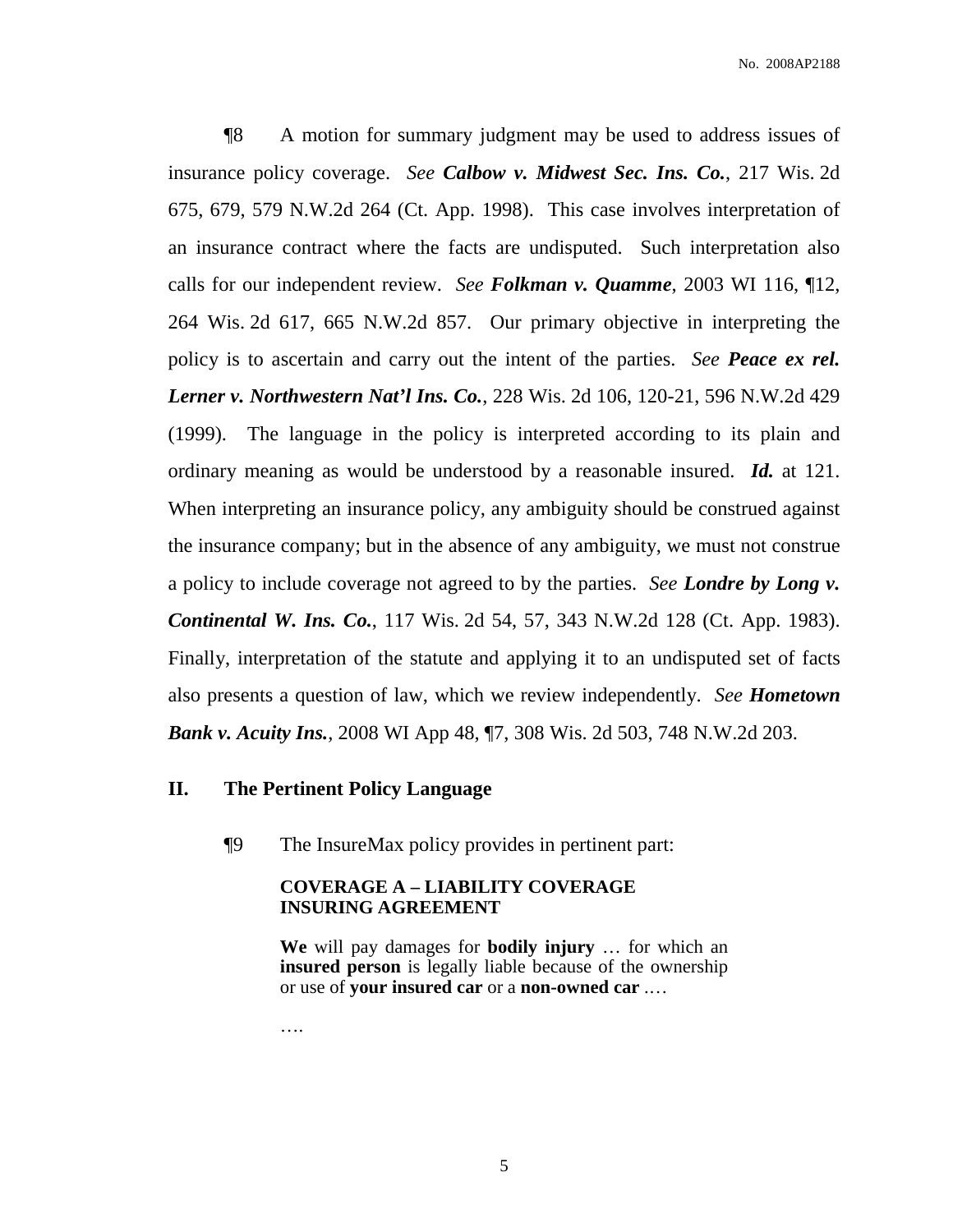### **ADDITIONAL DEFINITIONS USED IN THIS PART ONLY**

As used in this Part, "**insured person**" means:

(1) **you**, a **relative** or **resident**.

(2) any person using **your insured car** with express permission from **you** or an adult member of **your** household.

….

As used in this Part, "**insured person**" means with respect to a **non-owned car** only **you**, a **relative** or a **resident**.

….

### **EXCLUSIONS**

**We** do not provide coverage for **bodily injury** or **property damage**:

….

(16) arising out of the use of:

(a) **your insured car** by a person without express permission from **you** or an adult member of **your** household; or

(b) other than **your insured car** by any person without the owner's express permission.

(Bolding in original.)

¶10 The policy also provides the following definitions for use throughout the policy:

> (2) "**You**" and "**your**" mean the Name Insured in the Declarations and spouse if living in the same household.

> (10) "**Non-owned car**" mean a **car** used by **you** with the express permission of the owner and not owned by, furnished, or available for the regular use of **you**, a **relative** or a **resident**.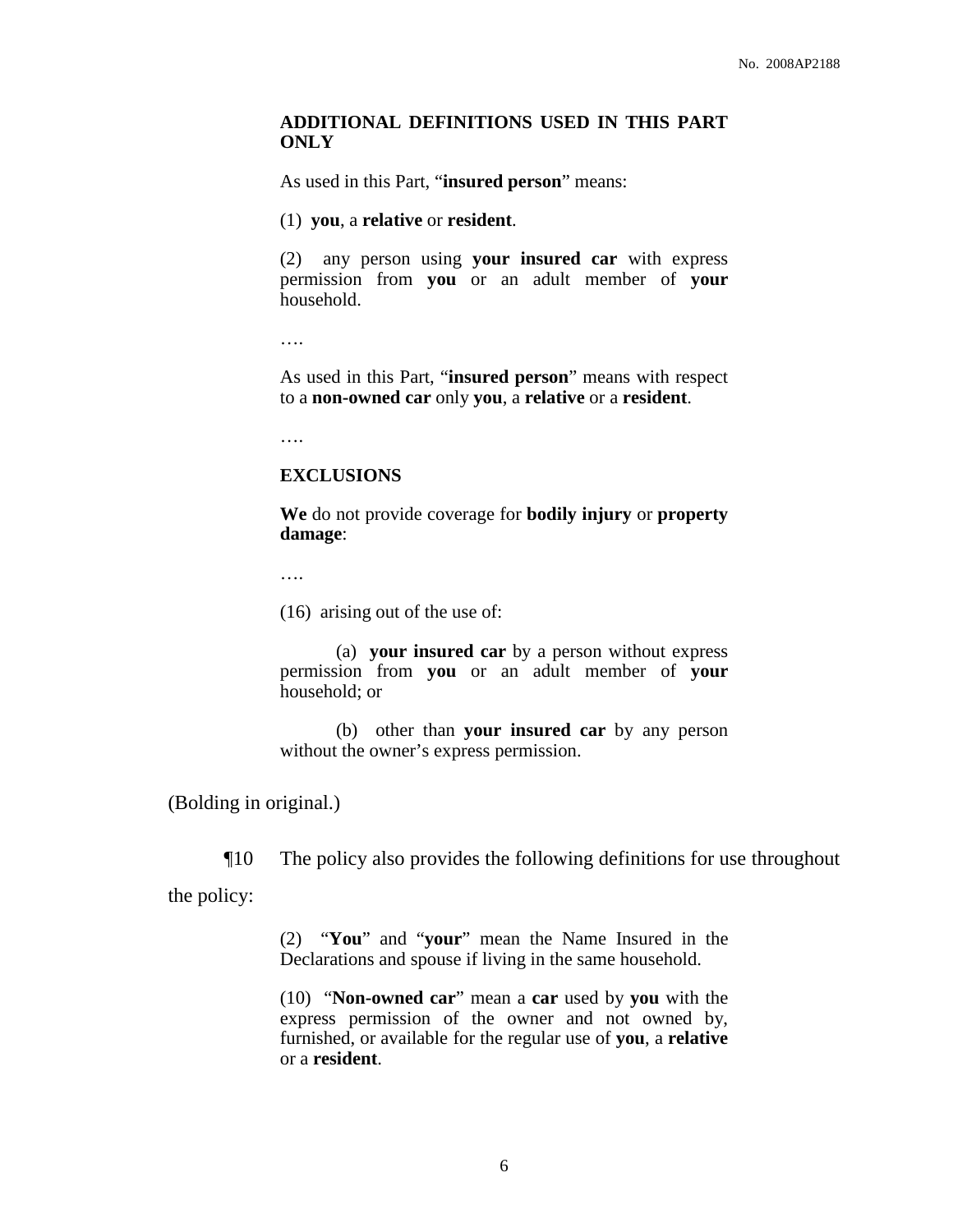(15) "**Relative**" means a person living in **your** household and related to **you** by blood, marriage or adoption, including a ward or foster child.

(16) "**Resident**" means a person, other than a **relative**, living in **your** household.

### (19) "**Your insured car**" means:

(a) the **car** owned by **you** described in the Declarations.

(b) a **car** you acquire during the policy period that replaces the **car** described in the Declarations. It will have the same coverages as the **car** it replaced with the exception of Car Damage Coverage. If you want coverage to apply to the replacement **car you** must notify **us** within 30 days of the date **you** acquire it.

… All insurance for the **car** being replaced is ended when **you** take delivery of the replacement **car.**

(c) a **car you** acquire during the policy period if it is in addition to any **car** described in the Declarations. **We** will provide the same coverages, exclusive of Car Damage Coverage, that **we** currently provide for any **car** shown on the Declarations.

These provisions apply only if, on the date **you** acquired the additional **car**, **we** insure all cars **you** own and **you** ask **us** to insure the additional **car** within 30 days of the date **you** acquire it.

(d) any substitute **car** or **utility trailer** not owned by **you**, a **relative**, or a **resident** being temporarily used by **you** with the express permission of the owner. The **car** must be a substitute for another **car** covered which is withdrawn from normal use due to breakdown, repair, servicing, loss or destruction.

(Bolding in original.)

## **III. Was the Rental Car—While Being Operated by Bryan—an Insured Vehicle Under the InsureMax Policy?**

¶11 Before addressing this issue, we note that InsureMax is not appealing from the trial court's ruling that Bryan qualified as an "insured person"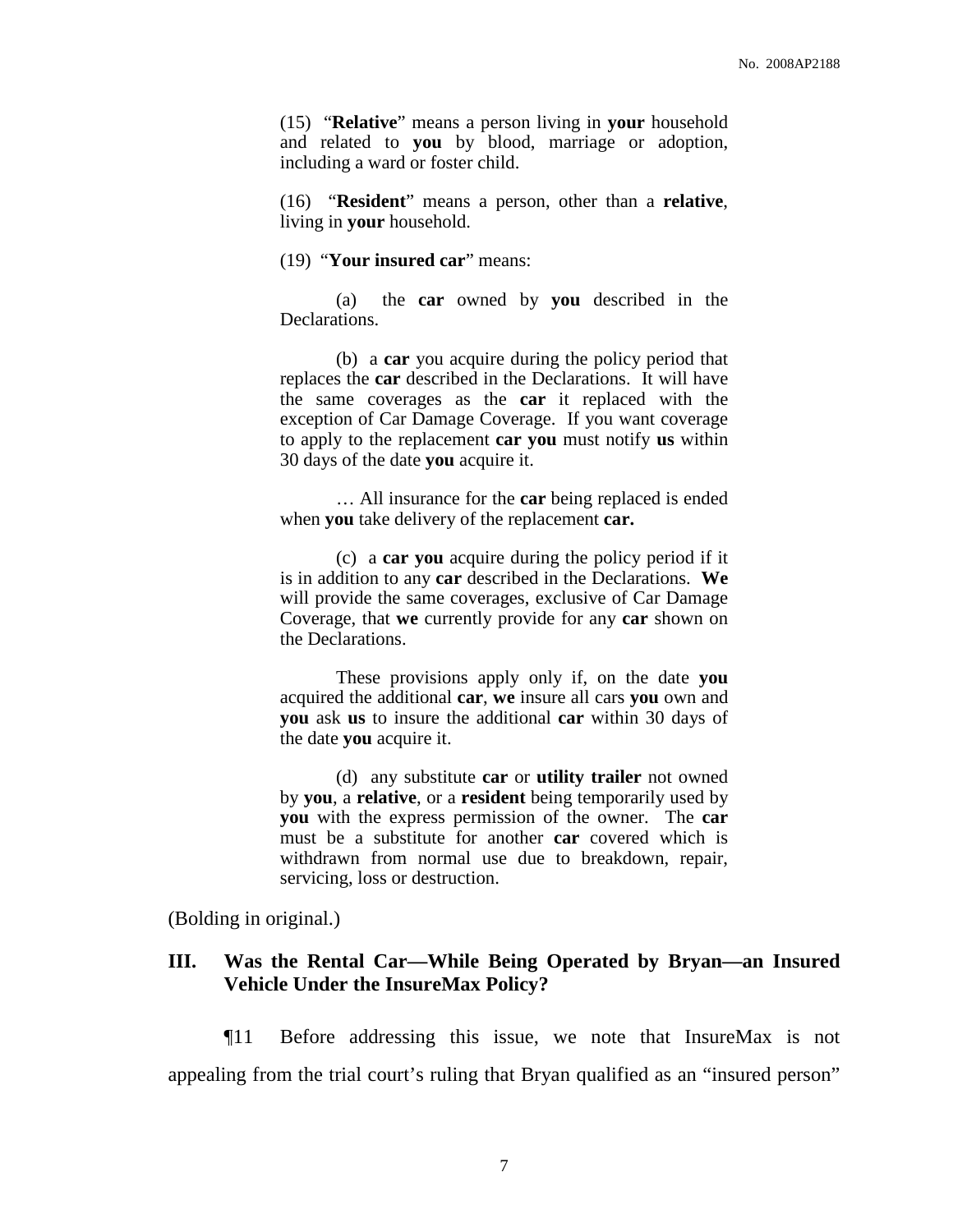No. 2008AP2188

under the policy at issue here because he was a relative living in the household. In the trial court, InsureMax argued that Bryan was not a resident of his parent's home because he was just visiting there. The trial court ruled otherwise and InsureMax does not challenge the ruling. Accordingly, for the purpose of this appeal, we assume, without deciding, that Bryan was an "insured person" under the InsureMax policy.

¶12 InsureMax makes two arguments for us to consider in this appeal: (1) the trial court erred in extending the "deemed permission" rule of *Arps* to Bryan under the facts of this case; and (2) there is no coverage because the rental car while being operated by Bryan was not an "insured car" under the InsureMax insurance policy. We address each argument in turn.

¶13 It was undisputed in this case that Bryan did not have express permission to drive the rental car, either from his father or from Dollar. The trial court, however, ruled that as an adult resident of the household, Bryan could give himself permission to drive the car based on *Arps* and the omnibus statute, WIS. STAT. § 632.32(3)(a).

**The omnibus statute, WIS. STAT.** § 632.32(3)(a)  $(2007-08)^1$  requires an insurance policy to provide "any person" with the same coverage the named insured has when that other person is "using any motor vehicle described in the policy *when the use is for purposes and in the manner described in the policy*." (Emphasis added.) The purpose of the statute is to make sure that accident

 $1$  All references to the Wisconsin Statutes are to the 2007-08 version unless otherwise noted.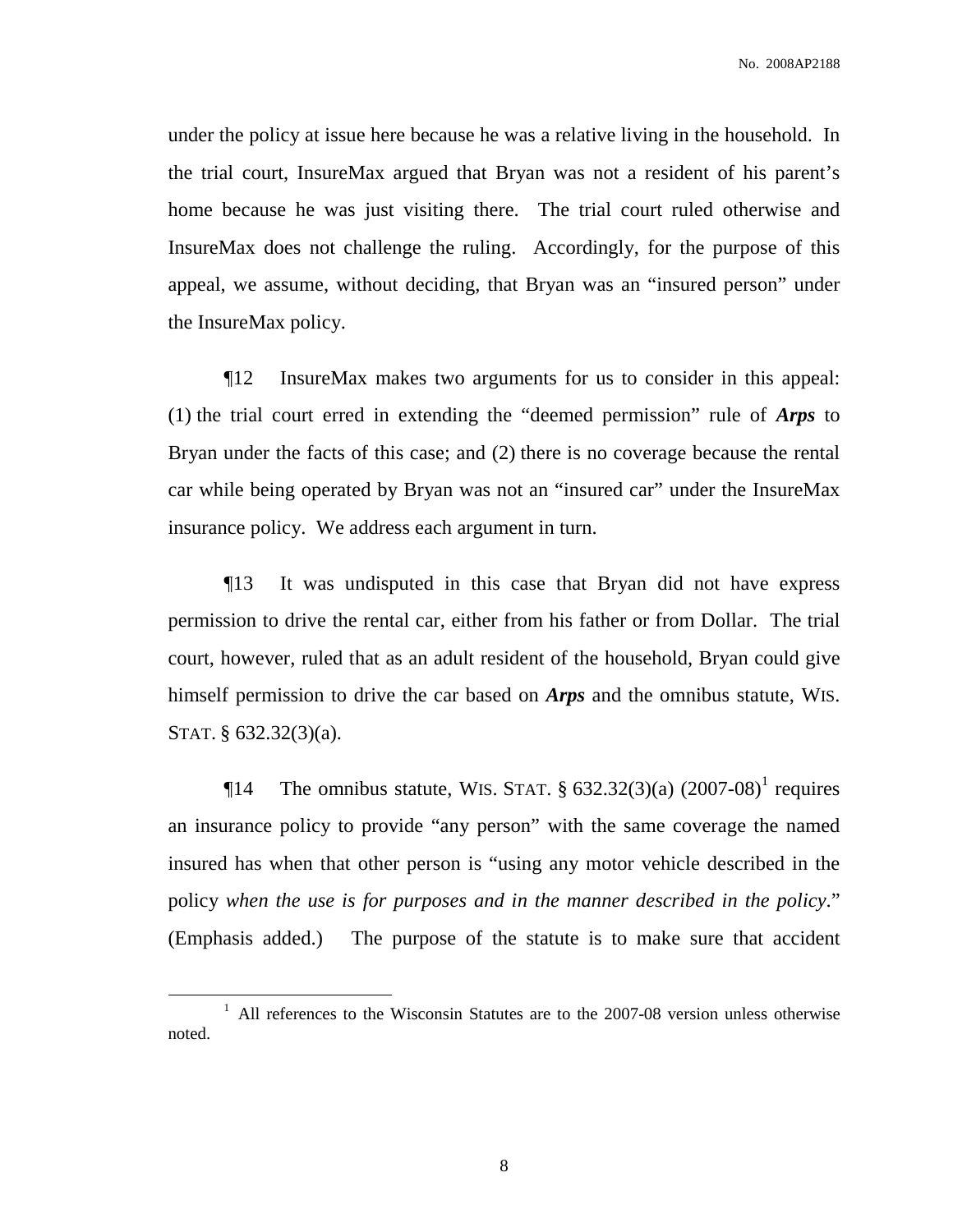victims are afforded insurance coverage. *See Nordahl v. Peterson*, 68 Wis. 2d 538, 551, 229 N.W.2d 682 (1975). 2

¶15 In *Arps*, Andrea Fountain, an adult member of Frederick Seelow's household, took the Thunderbird automobile he owned, without his permission. *Id.*, 163 Wis. 2d at 647. She was involved in an accident with the vehicle resulting in fatalities. *Id.* Seelow carried automobile insurance on the Thunderbird with American Family Mutual Insurance Company. *Id.* We held in *Arps* that: "The combination of secs.  $632.32(3)(a)$  (the omnibus coverage clause) and  $632.32(5)(a)$ , Stats. (the permissive use limitation), requires coverage of any person using the vehicle with permission of an adult member of the insured's household." *Id.* at 649.<sup>3</sup> Because Fountain was an adult member of Seelow's household, we held that American Family must provide coverage to her, based on the broad construction of the omnibus statute that "adult members of the household must be deemed capable of giving themselves permission to drive." *Id.* Thus, *Arps* declared what is referred to as the "deemed permission" rule. That is, as an adult resident of Seelow's household, Fountain could give herself permission to drive the Thunderbird, owned by Seelow and insured by American Family. *Id.*

<sup>&</sup>lt;sup>2</sup> We note that the accident victim in this case was afforded \$100,000 in insurance coverage from American Family. The \$25,000 InsureMax policy limit is sought here by American Family to effectively reduce the \$100,000 it paid to \$75,000, not to compensate the accident victim.

<sup>3</sup> WISCONSIN STAT. § 632.32(3)(a) provides: "Coverage provided to the named insured applies in the same manner and under the same provisions to any person using any motor vehicle described in the policy when the use is for purposes and in the manner described in the policy."

WISCONSIN STAT.  $\S 632.32(5)(a)$  provides in pertinent part: "A policy may limit coverage to use that is with the permission of the named insured or, if the insured is an individual, to use that is with the permission of the named insured or an adult member of that insured's household other than a chauffeur or domestic servant …."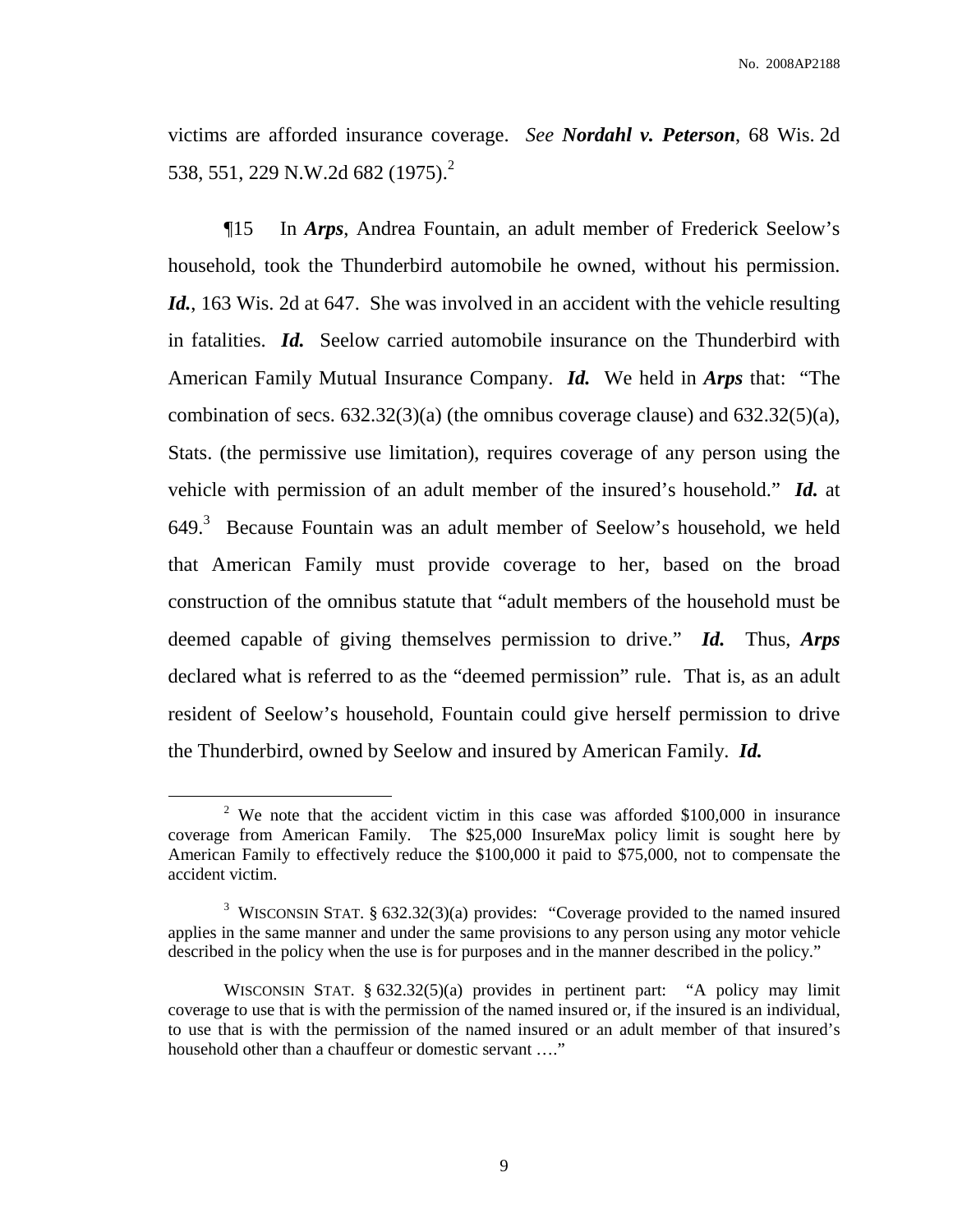¶16 InsureMax contends that the deemed permission rule in *Arps* should not be applied to Bryan because the facts in Bryan's case involve a vehicle which was *not* identified in the insurance policy and extends coverage for a risk that InsureMax never intended, nor could have identified. We agree with InsureMax. The rule enunciated in *Arps* addressed a situation where the vehicle involved was owned by the named insured and was an insured car under the American Family Insurance policy issued to Seelow. *Id.* at 647. We decline to extend the deemed permission rule to cover the particular circumstances in Bryan's case, where the vehicle involved is not owned by the named insured, and where the rental car, while being driven by Bryan, is not a vehicle that is described in the policy.

¶17 We have extended the deemed permission rule of *Arps* to the specific situation "in which an insurer knowingly insures cars that are owned by corporation employees or officers and are used for family, nonbusiness purposes." *Home Ins. Co. v. Phillips*, 175 Wis. 2d 104, 113, 499 N.W.2d 193 (Ct. App. 1993) ("[T]he owner of a car should be treated as the named insured for the purpose of awarding third-party coverage … when the named insured is a corporation and the insurer knows that the automobiles are owned by its employees and are used by the employees' families for personal purposes."). In *Phillips*, we extended coverage to Kevin Rench, who crashed a Mazda automobile, owned by his father, Quentin Rench, and insured under a Home Insurance commercial automobile policy which listed Racine Industries as the named insured. *Id.* at 107. Quentin Rench was the president and CEO of Racine Industries. *Id.* The Mazda was listed under the policy as a covered auto and Kevin Rench was listed as the driver of the Mazda. *Id.* Under this factual scenario, it is not hard to comprehend why Home Insurance was found to provide coverage.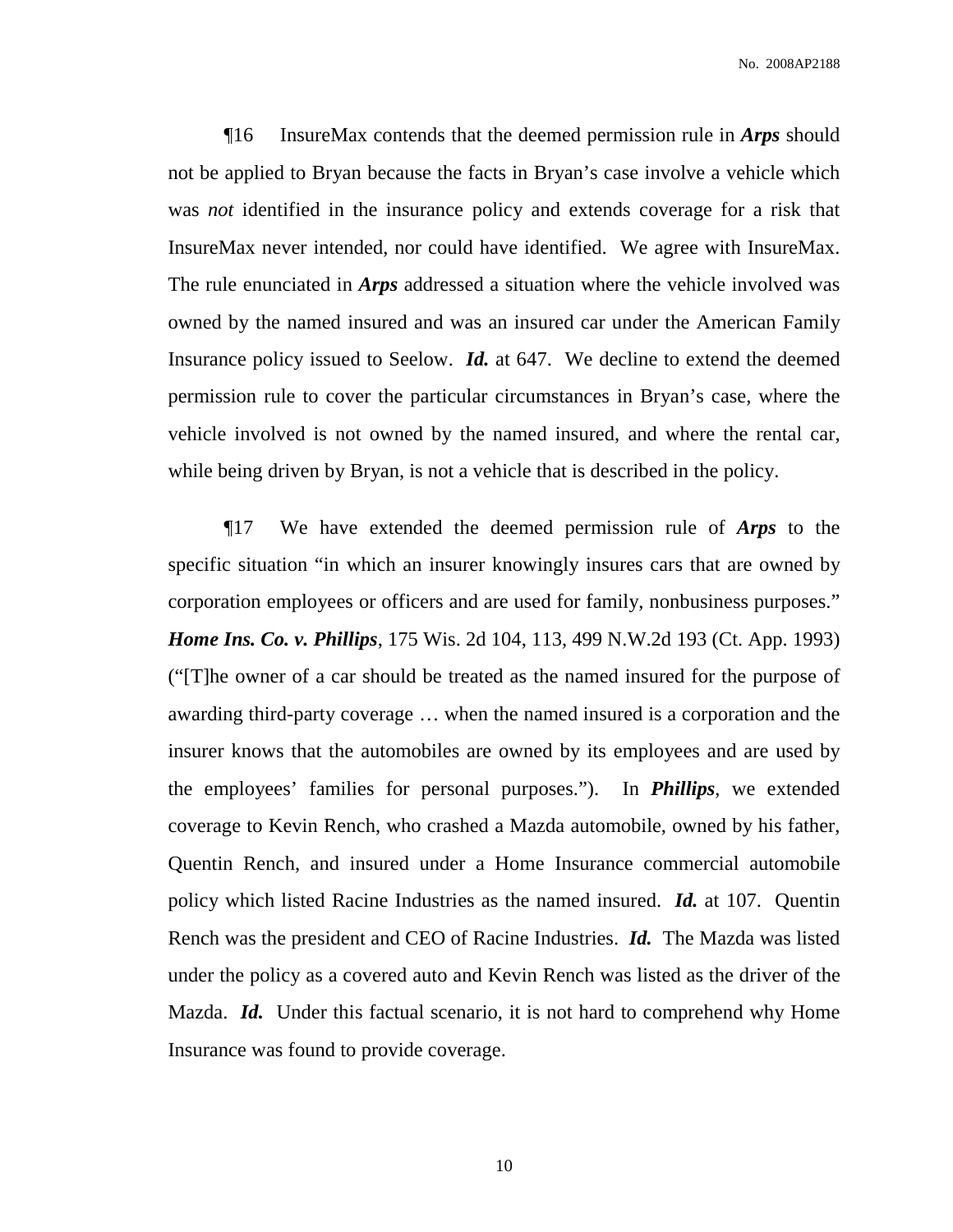¶18 The facts in Bryan's case, however, are quite different from both *Arps* and *Phillips*. American Family seeks to extend coverage in a situation where an adult resident of the household crashes a rental car: (1) that he was not authorized to drive; (2) that he took without the express permission of either the owner of the car (Dollar) or the lessee of the car (John); (3) where the named insured in the insurance policy under which coverage is sought is not the owner of the car involved in the accident; and (4) where the adult resident who crashed the car is not a named insured under the insurance policy at issue. We conclude that extending coverage under the specific facts and circumstances here is not required by *Arps* or by the omnibus statute, and that under the plain language of the InsureMax policy, coverage should not be extended to Bryan for the accident in this case.

¶19 First, we are not convinced that the deemed permission rule of *Arps* should be extended to afford coverage to Bryan while operating the rental vehicle which he did not rent or have express permission to drive, and was not owned by his father. Second, we hold that the omnibus statute, even when applied broadly, does not extend coverage to Bryan under the factual scenario presented here. The omnibus statute, as noted above, requires coverage, under the InsureMax policy, to extend to Bryan when he is "using any motor vehicle described in the policy *when the use is for purposes and in the manner described in the policy*." Thus, for the omnibus statute to require coverage, two factors must be met: (1) the motor vehicle operated by Bryan must be a "motor vehicle described in the policy"; and (2) the use of the rental vehicle must be "for purposes and in the manner described in the policy." Neither factor is present in this case.

¶20 The rental vehicle, while being operated by Bryan, was not a motor vehicle described in the policy. The InsureMax policy covers liability arising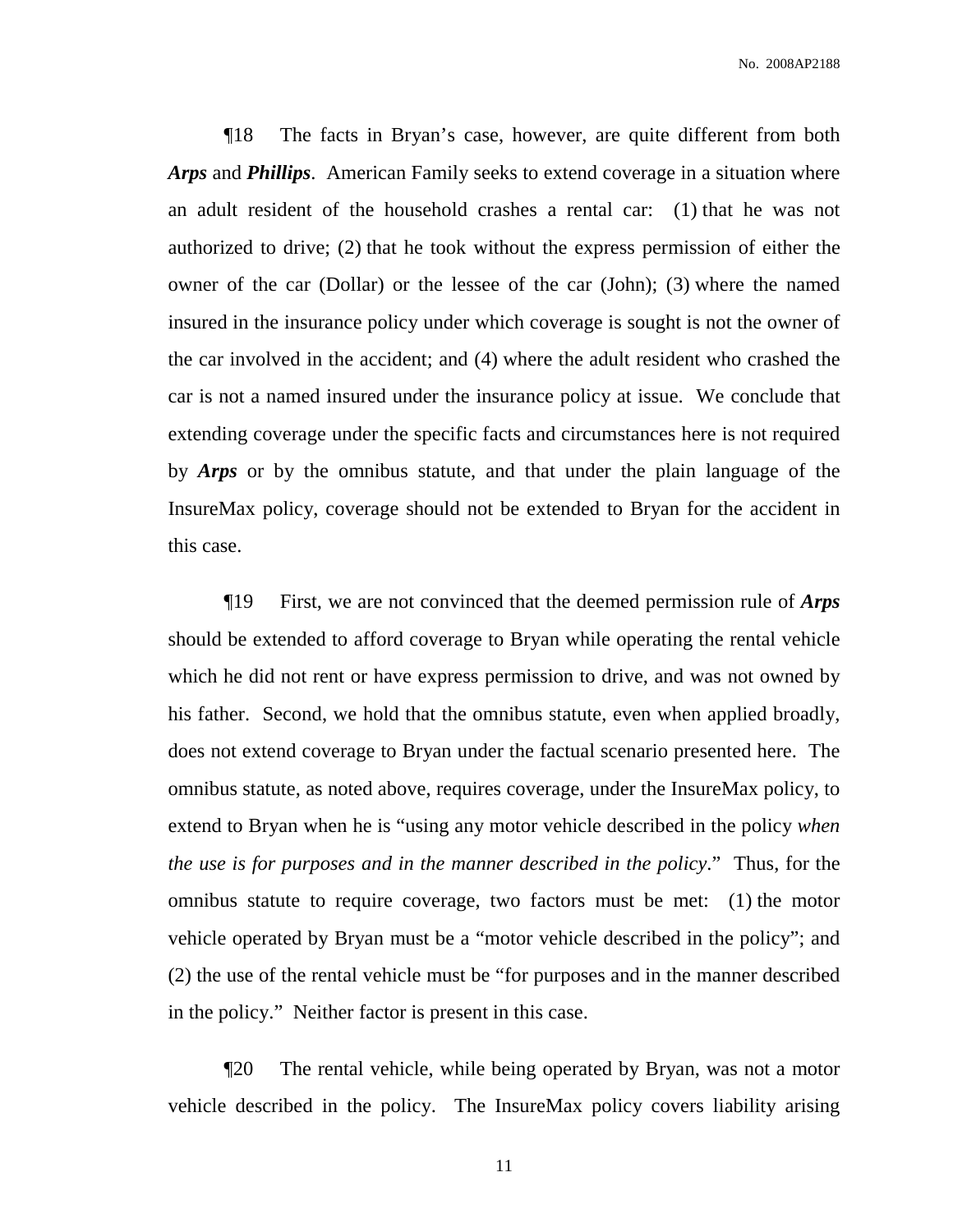from the use of *your insured car* or a *non-owned car*. The term "your insured car" is defined in section 19 of the policy. Section (19)(a) refers to the car described in the Declarations. This would be *only* the 1990 Buick Regal, as it was the only car described in the Declarations. Section (19)(b) refers to a "car you acquire … that replaces the car described in the Declarations." American Family contends that the rental car falls under this provision because the rental car was intended to replace the 1990 Buick Regal for the two weeks Bryan was home. We reject this argument based on the qualifying language in section (19)(b) that: "All insurance for the car being replaced is ended when you take delivery of the replacement car." The only reasonable interpretation of section (19)(b), then, when read together with the qualifying language is that this section applies when an insured is permanently replacing the car named in the Declarations, and thus, no longer needs to carry insurance on that car because a new replacement car has been acquired.

¶21 Section 19(c) refers to a car acquired "in addition to any car described in the Declarations" and requires the insured to ask for insurance on the acquired car "within 30 days." American Family argues this provision applies to the facts and circumstances because the rental car was being driven in addition to the Buick Regal. We do not agree that this section applies. First, the insured failed to give the required notice of acquisition of the rental car. Second, when read in context with the other provisions of this section, *acquire*, as used here, does not mean *temporarily* acquire, but rather *permanently* acquire. If we were to interpret this as American Family suggests, the 30-day notice requirement would be meaningless. The rental car was not a car John intended to pay premiums for or add to his insurance policy.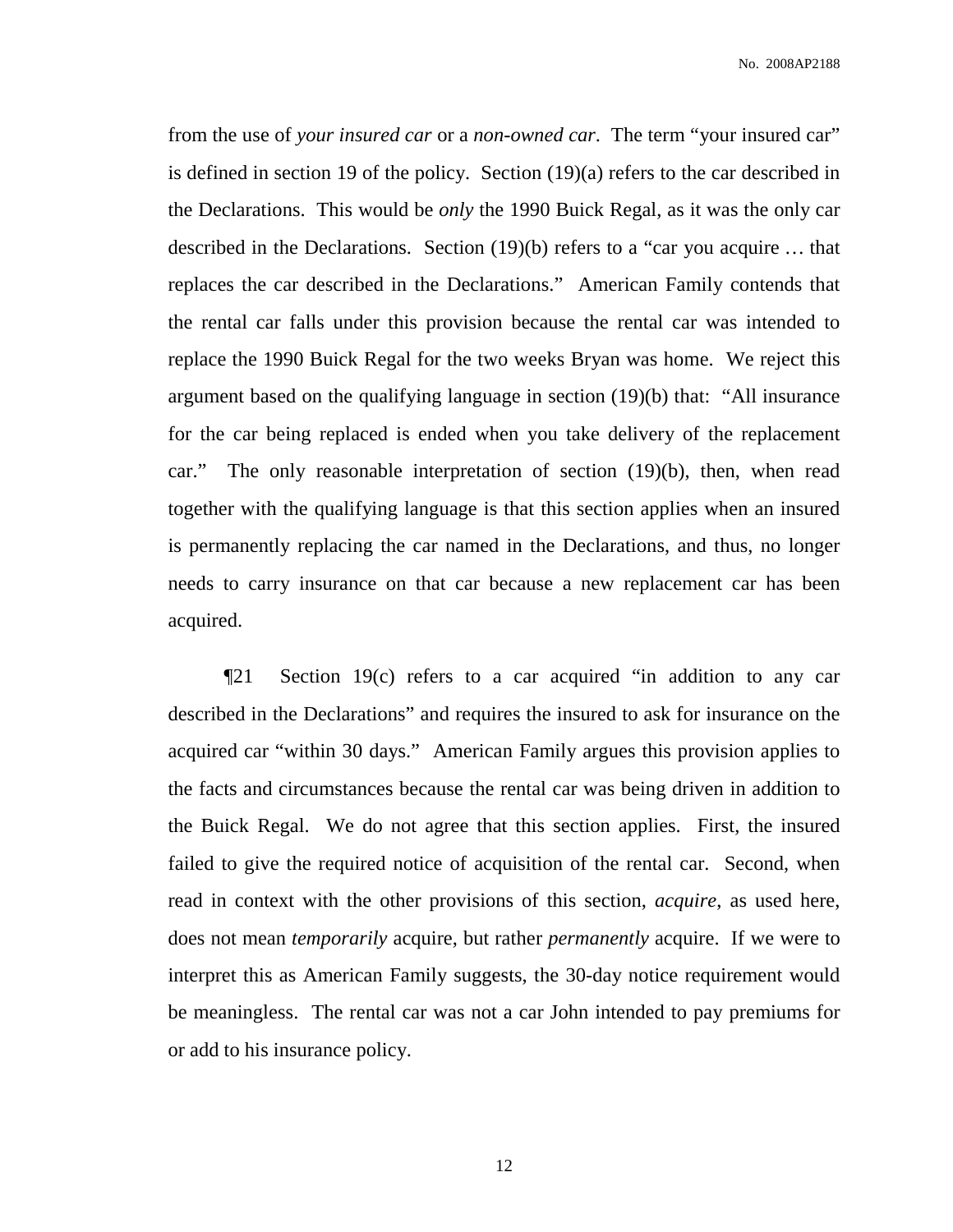¶22 Finally, Section 19(d) refers to a substitute car being temporarily used when your regular covered car: "is withdrawn from normal use due to breakdown, repair, servicing, loss or destruction." This section does not apply as the 1990 Buick Regal was still available to be used. Based on the plain language of the sections discussed here, we conclude that the Bryan's use of the rental car does not satisfy any of the definitions of "your insured car."

¶23 Next, we examine the definition of "non-owned car." The policy defines the term "non-owned car" as "a **car** used by **you** with the express permission of the owner and not owned by, furnished, or available for the regular use of **you**, a **relative** or a **resident**." This definition can be broken down into three parts: (1) the car must be used by "you"; *and* (2) you must be using the car with the express permission of the owner; *and* (3) the car must *either* (a) not be owned by you, a relative or a resident, *or* (b) not be furnished for the regular use of you, a relative or a resident *or* (c) not be available for the regular use of you, a relative or a resident.

**There, Bryan does not satisfy parts (1), (2) and (3)(a).** As to part (1), the policy defines "you" as the named insured and the spouse if living in the same household. As applied here, "you" means only John, as the named insured, or John's wife. "You" does not mean Bryan. As to part (2), the car must be used with *the express permission of the owner*. The owner of the rental car is Dollar and Dollar did not give Bryan express permission to drive its car. As to part  $(3)(a)$ , neither John nor his wife are the owners of the rental car.<sup>4</sup> Thus, based on

 $4$  Because the language of part (3) of the provision is set forth in the disjunctive, we need not discuss parts (3)(b) or (3)(c). *See Gross v. Hoffman*, 227 Wis. 296, 300, 277 N.W. 663 (1938) (only dispositive issues need to be addressed).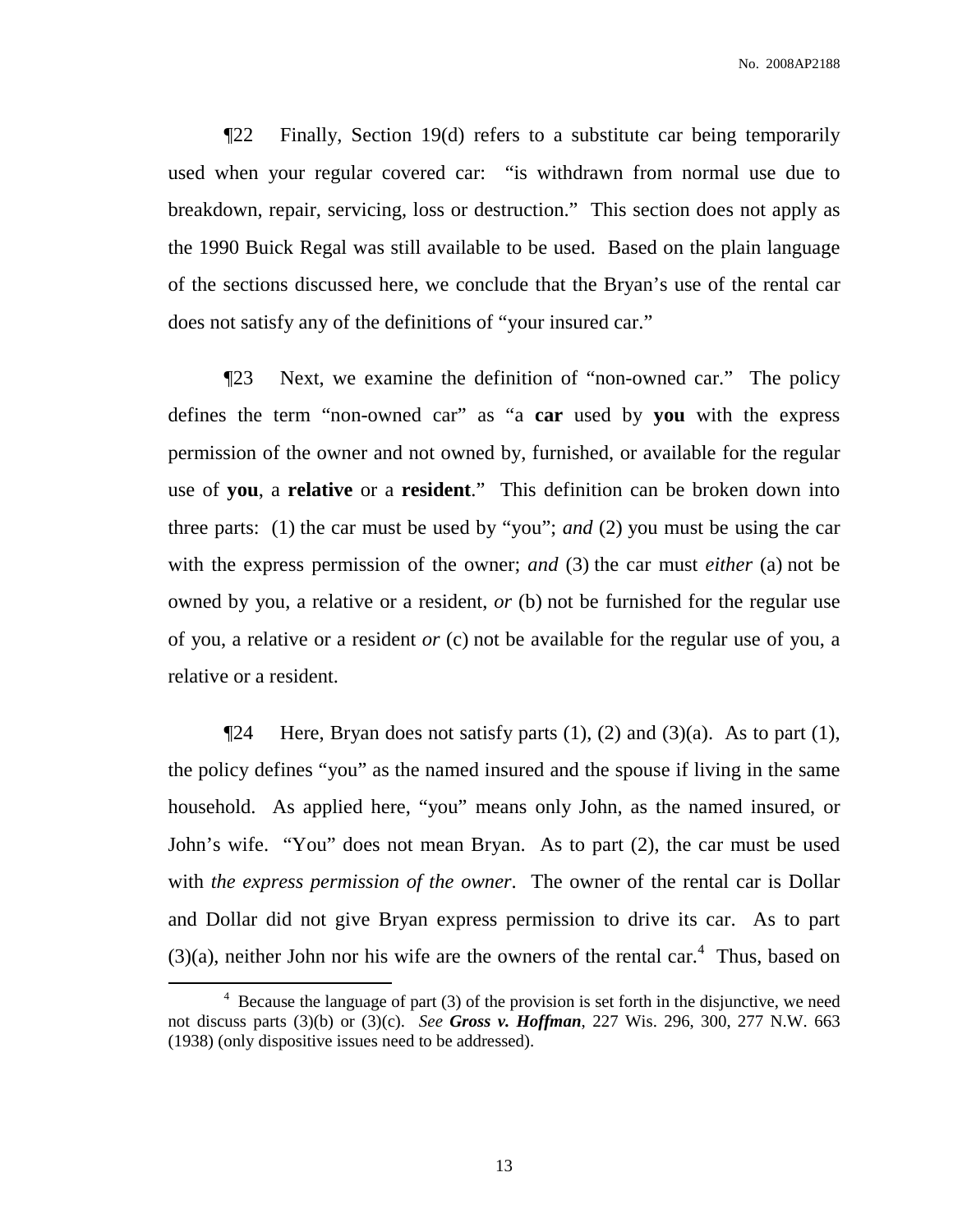the definition set forth in the policy, when being used by Bryan, the rental car does not satisfy the requisites of a "non-owned car" as that term is used in the policy.

¶25 Because the rental car, when being driven by Bryan, does not constitute "your insured car" or "a non-owned car," it is not an insured car under the InsureMax policy and therefore the InsureMax policy does not provide coverage to Bryan for the accident in this case.

¶26 Further, the InsureMax policy plainly excludes the rental vehicle being operated by Bryan from being an insured vehicle under the facts and circumstances in this case. Thus, there is no coverage under the policy on this basis as well. It is also based on this exclusion that we conclude the second factor of the omnibus statute is not present under the factual scenario of this case—that is the use of the rental vehicle was not "for purposes and in the manner described in the policy." *See* WIS. STAT. § 632.32(3)(a).

¶27 Exclusion (16)(b) excludes liability arising from the use of a vehicle "other than **your insured car** by any person without the owner's express permission." We have already concluded that the rental car was not "your insured car." Thus, the vehicle was something other than "your insured car." This provision excludes liability under the policy for damages arising from the use of an "other vehicle" if the person using the other vehicle did not have the "owner's express permission." It is undisputed that Bryan did not have the *owner's express* permission. Again, the owner of the rental car was Dollar. Dollar did not give Bryan express permission to drive the rental vehicle. Therefore, coverage is excluded under this provision of InsureMax's policy.